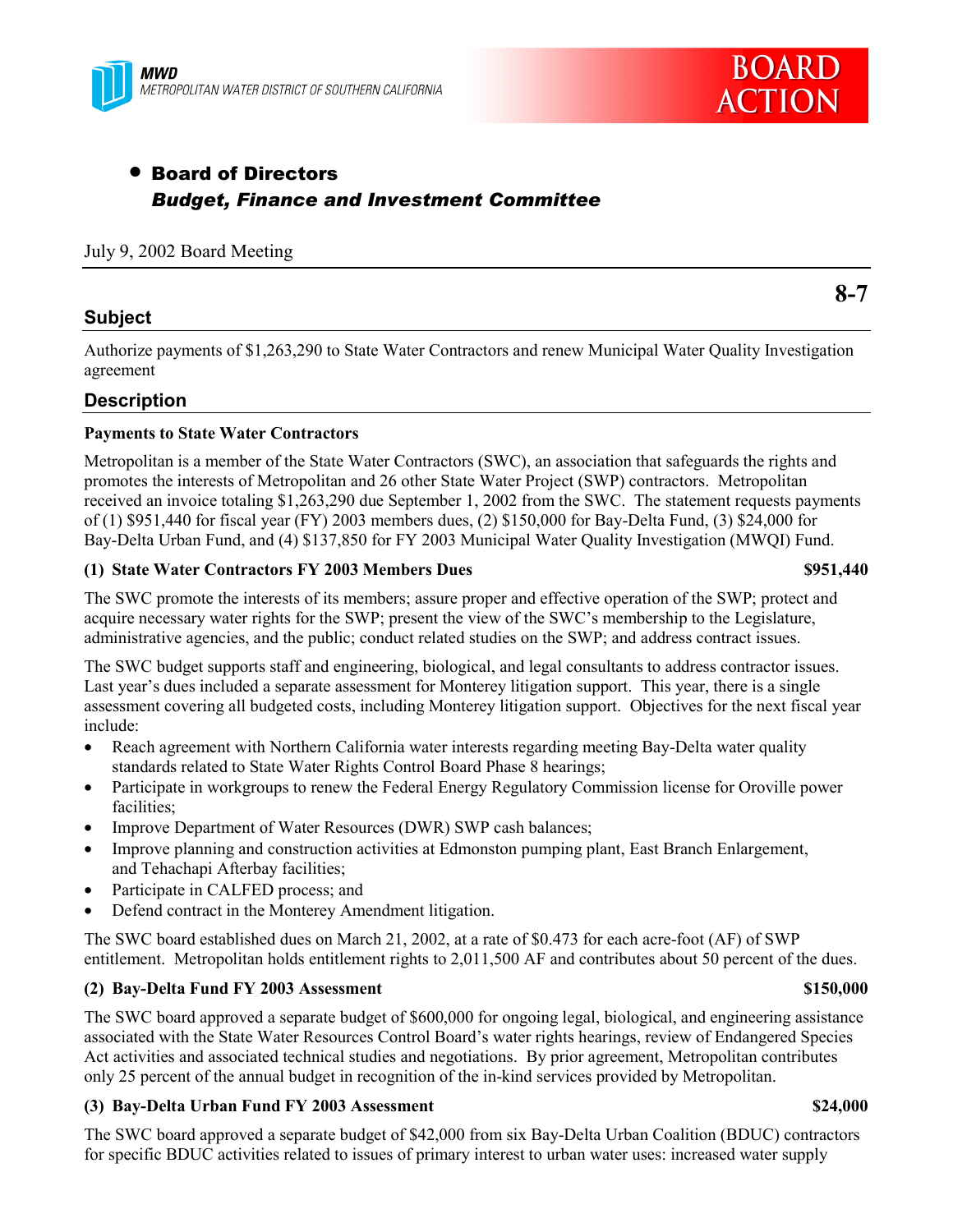reliability and drinking water quality protection. Metropolitanís contribution to this fund is based on a pro-rata share of apportionment of the entitlement amount of SWC BDUC participants.

## **(4) Municipal Water Quality Investigations Fund FY 2003 Assessment \$137,850**

The SWC board approved a separate budget of \$200,000 from 16 participating contractors for monitoring and studying conditions affecting drinking water quality of Delta exports. Metropolitan's contribution to this fund is based on a pro-rata share apportionment of the entitlement amount of SWC MWQI participants. As described below these costs are currently being collected through Metropolitan's SWP invoices.

The following table compares Metropolitan's contributions for FY 2002 with proposed contributions for FY 2003.

| Component                                                    | <b>FY 2002</b>  | <b>FY 2003</b> |
|--------------------------------------------------------------|-----------------|----------------|
| SWC Member Dues including<br>Monterey Amendment Litigation   | 1,005,750<br>S. | 951,440        |
| Bay-Delta Fund                                               | 150,000<br>S    | 150,000<br>S.  |
| Bay-Delta Urban Fund                                         | \$<br>24,000    | 24,000<br>S    |
| Municipal Water Quality<br><b>Investigation Program Fund</b> | $0^*$           | 137,850        |
| TOTAL                                                        | 1,179,750       | \$1,263,290    |

\*\$137,850 previously included in the State Water Project Statement of Charges

The monies for these payments would be made from Metropolitan's FY 2002/03 Operations and Maintenance Fund under the General District Requirement and the Water Resource Management budgets.

# **Renew Municipal Water Quality Investigations Agreement**

Since 1993, Metropolitan has participated in DWR's program. Metropolitan's current MWOI agreement with DWR expires in December 2002. The MWQI program develops information used to guide compliance with future drinking water standards and source water quality protection. MWQI accomplishments to date include the establishment of an extensive source water monitoring program, the development of the principal Delta drinking water quality database, the publication of the SWP Sanitary Survey, and the completion of special studies associated with source water contamination and source protection. Additional future efforts will include expanding real-time data collection, developing source water quality forecasting capabilities to support operational decisions, and gathering information to meet regulatory requirements. Sixteen urban SWP contractors have funded this program, through their SWP payment.

DWR has had difficulty completing a number of assignments. In response, participating contractors seeking increased effectiveness and greater oversight, developed the new three-year arrangement. Under the agreement, a portion of DWR's work will be shifted to the SWC. As funds are expended by the SWC, the DWR will reduce SWP contract charges to the participating agencies an equivalent amount, such that the overall program will not exceed the existing \$1.8 million budget. By using the SWC MWQI Account, SWC staff and consultants will be utilized when DWR staff are unable to perform needed work.

Metropolitanís annual share of MWQI will remain unchanged at approximately \$1.3 million (70 percent). However, Metropolitan will pay about \$1.16 million directly to DWR through the Statement of Charges and \$0.14 million to the SWC's MWQI Fund.

# **Policy**

Metropolitan Water District Administrative Code ß 11202-3 Payment of Dues and Participation in Projects or Programs Serving District Purposes

By Minute Item No. 41073, the Board, at its October 11, 1994 meeting, authorized entering into the MWQI agreement.